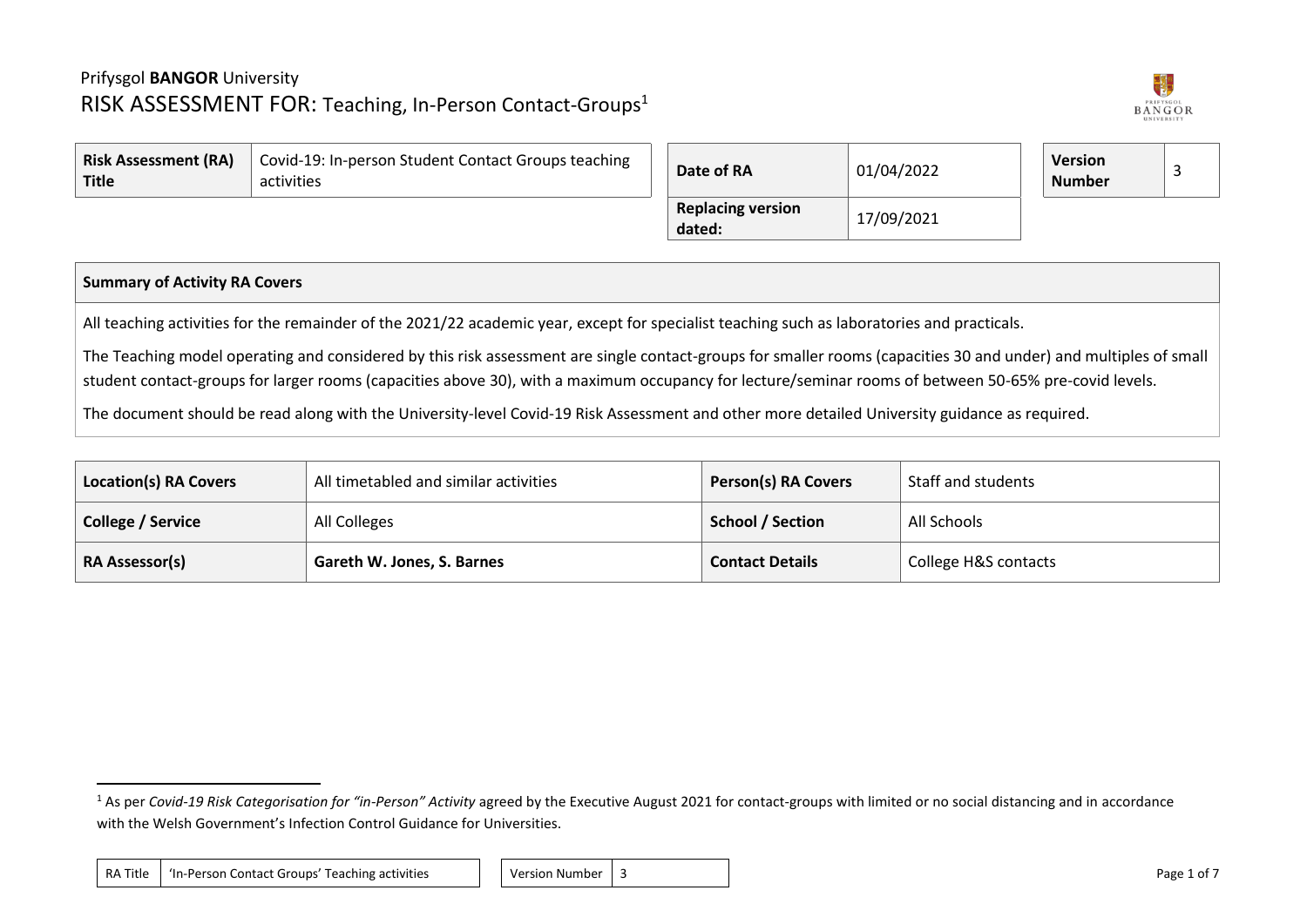| Ref<br><b>No</b> | What are the<br><b>Hazards or Issues?</b>                                                                                                                                                                                                                                                                                                                                                            | Who/What<br>is at Risk?       | <b>Existing and additional</b><br><b>Covid-19 Controls</b>                                                                                                                                                                                                                                                                                                                              | Any further actions | <b>Action</b><br>By |
|------------------|------------------------------------------------------------------------------------------------------------------------------------------------------------------------------------------------------------------------------------------------------------------------------------------------------------------------------------------------------------------------------------------------------|-------------------------------|-----------------------------------------------------------------------------------------------------------------------------------------------------------------------------------------------------------------------------------------------------------------------------------------------------------------------------------------------------------------------------------------|---------------------|---------------------|
| 1.               | <b>People with Heightened</b><br><b>Health Concerns</b>                                                                                                                                                                                                                                                                                                                                              |                               | Students with increased health risks should contact Student<br>Services for an initial assessment and a personal learning support<br>plan produced to safeguard and support the student to<br>participate, where possible, and to achieve their academic targets.<br>Members of staff should discuss any heightened health concerns<br>with their Line Manager.                         |                     |                     |
|                  |                                                                                                                                                                                                                                                                                                                                                                                                      |                               | All considerations and decisions reached should ensure equality<br>and accessibility issues are paramount.                                                                                                                                                                                                                                                                              |                     |                     |
| 2.               | <b>PEOPLE</b><br><b>Covid-19 Symptoms and</b><br><b>Persons at Risk</b><br>$\bullet$ a high temperature -<br>this means you feel<br>hot to touch on your<br>chest or back<br>• a new, continuous<br>cough -coughing a lot<br>for more than an hour,<br>or 3 or more coughing<br>episodes in 24 hours (if<br>worse than usual)<br>• cold & flu like<br>symptoms<br>• shortness of breath<br>• anosmia | Staff and<br><b>Students</b>  | The University advises that all persons with Covid-19 or suspect<br>they have Covid-19 should self-isolate, in line with UK and Welsh<br>governments advice, and should not partake in any University<br>activity.<br>If a student or member of staff advises they are Covid-19<br>positive they should upload their details onto the Covid-App BU<br>Covid Related Apps (bangor.ac.uk) |                     |                     |
| 3.               | <b>Test, Trace &amp; Protect:</b><br>Informing others of<br>possible contact with a                                                                                                                                                                                                                                                                                                                  | Staff,<br>students,<br>public | It remains good practice to record attendance at an event<br>wherever practicable as there is a possibility the University will                                                                                                                                                                                                                                                         |                     |                     |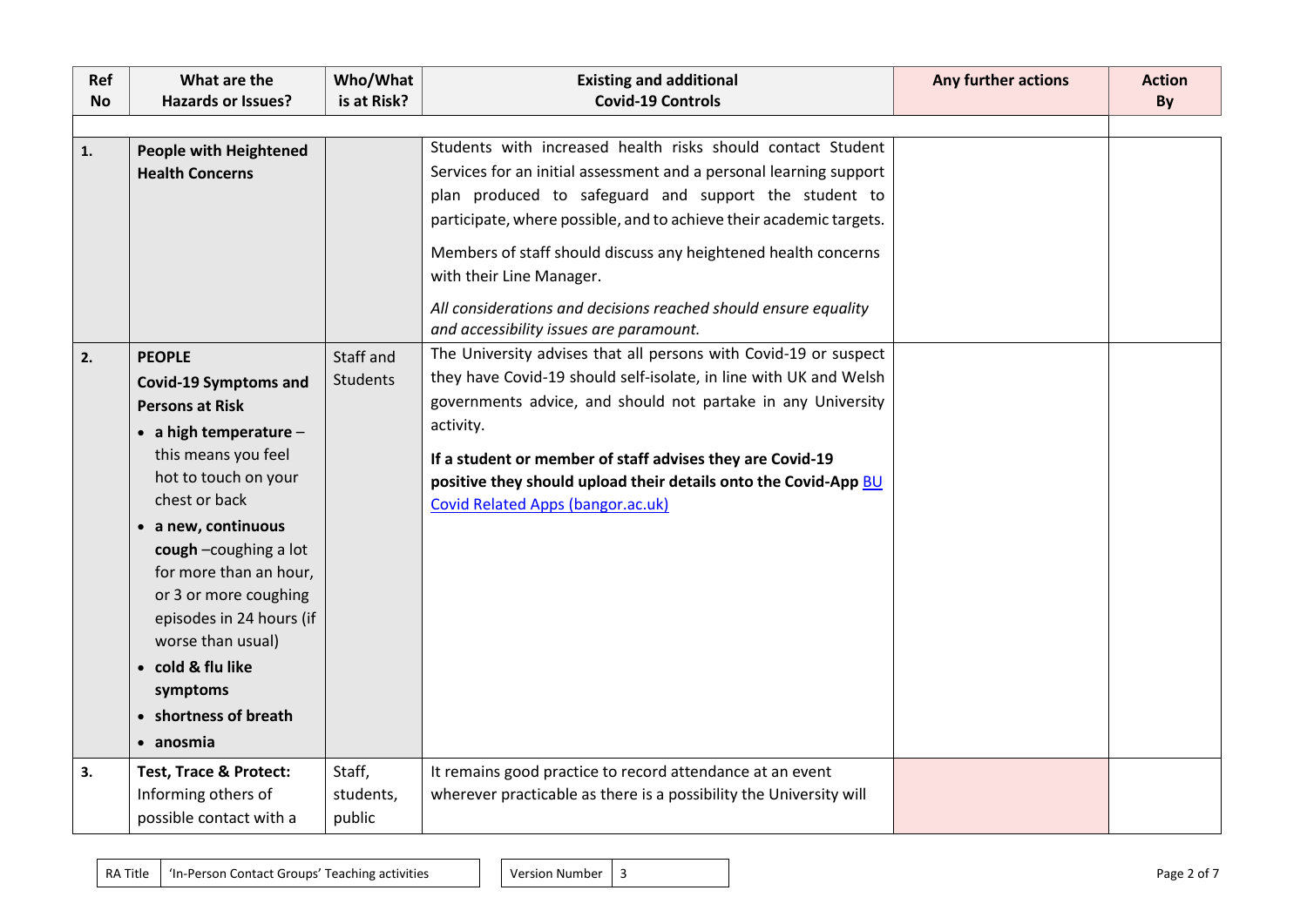| Ref<br><b>No</b> | What are the<br><b>Hazards or Issues?</b>                                           | Who/What<br>is at Risk? | <b>Existing and additional</b><br><b>Covid-19 Controls</b>                                                                                                                                                                            | Any further actions                                                         | <b>Action</b><br>By |
|------------------|-------------------------------------------------------------------------------------|-------------------------|---------------------------------------------------------------------------------------------------------------------------------------------------------------------------------------------------------------------------------------|-----------------------------------------------------------------------------|---------------------|
|                  | Covid-19 positive case if<br>required in a timely                                   |                         | need to share contact information if someone subsequently tests<br>positive for Covid-19.                                                                                                                                             |                                                                             |                     |
|                  | manner                                                                              |                         | If staff and students are attending the activity, the University<br>Check-In App can be utilised to maintain records of attendance.                                                                                                   |                                                                             |                     |
|                  |                                                                                     |                         | If the activity involves non-University personnel, other means,<br>such as on-line booking portals, can be used to record<br>attendance/lead-person in accordance with the University's Data<br>Protection Policy.                    |                                                                             |                     |
|                  |                                                                                     |                         | If a student or member of staff advises they are Covid-19<br>positive they should upload their details onto the Covid-App BU<br>Covid Related Apps (bangor.ac.uk).                                                                    |                                                                             |                     |
|                  |                                                                                     |                         | Although Government guidance has changed regarding self-<br>isolation, in line with UK and Welsh Government advice, the<br>University still asks that staff, students and visitors who are                                            |                                                                             |                     |
|                  |                                                                                     |                         | Covid-19 positive or who are displaying symptoms do not come<br>onto campus and, where possible, should work from home. If<br>staff are unable to work from home, they are asked to contact<br>their Line Manager to discuss options. |                                                                             |                     |
|                  |                                                                                     |                         | Staff and students testing positive for Covid-19 should:                                                                                                                                                                              |                                                                             |                     |
|                  |                                                                                     |                         | Still self-isolate for a minimum of five full days.<br>Take lateral flow tests on day five and day six (if both<br>$\bullet$<br>negative) before leaving isolation and returning to<br>campus.                                        |                                                                             |                     |
|                  |                                                                                     |                         | LFT Test Kits for symptomatic testing are available through<br>ordering online (gov.uk) or calling 119.                                                                                                                               |                                                                             |                     |
| 4.               | <b>Recording Attendance:</b><br>Lack of arrangements to<br>support TTP would result | Staff,<br>students      | a. Each teaching session should be recorded on the Check-in<br>App (Attendance Monitoring Tutor App), with each student<br>recording their attendance.                                                                                | a. Lecturers must ensure<br>the Check-In App is used<br>to record attendees | Staff               |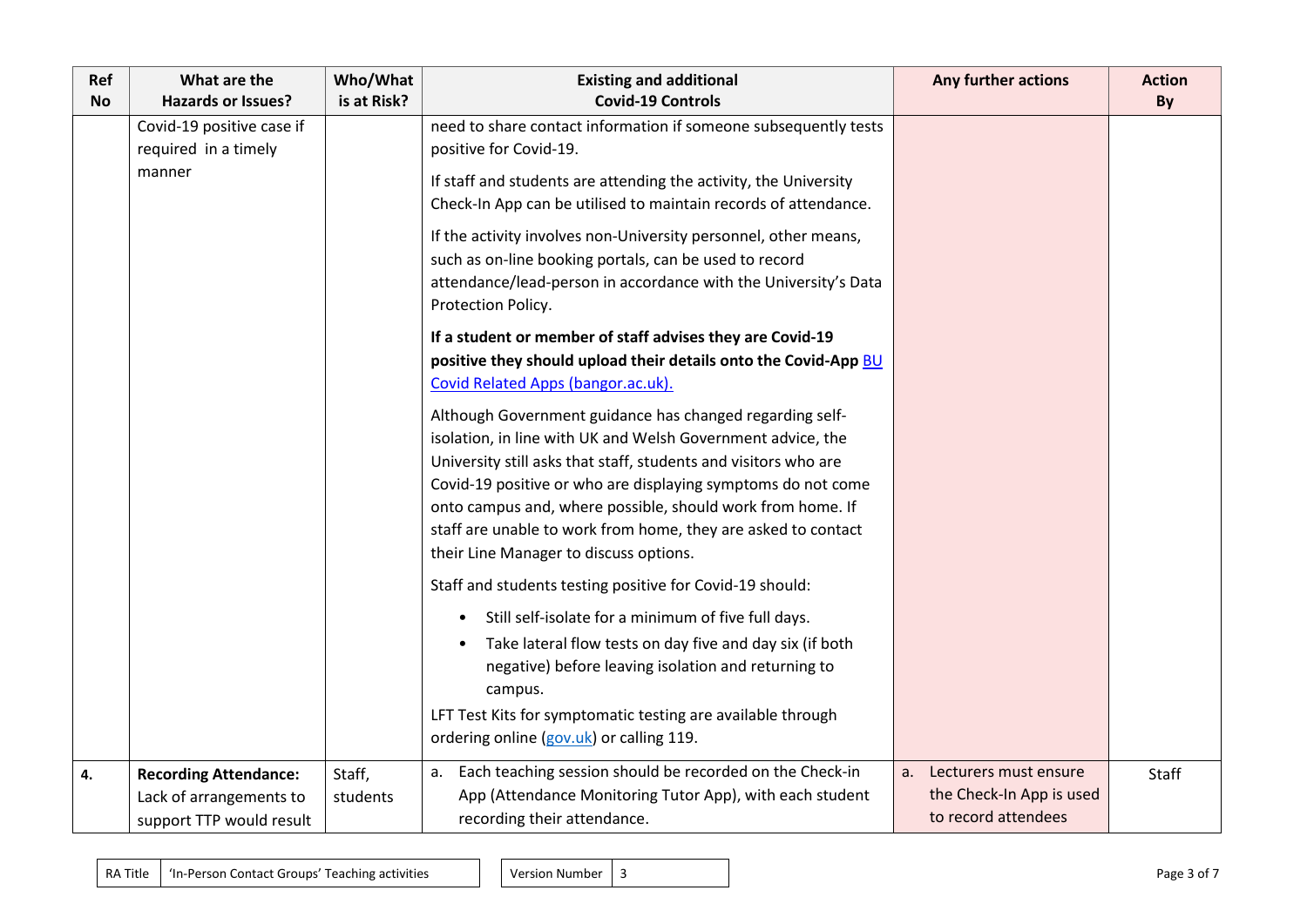| Ref<br><b>No</b> | What are the<br><b>Hazards or Issues?</b>                      | Who/What<br>is at Risk? | <b>Existing and additional</b><br><b>Covid-19 Controls</b>                                                                                                                                                                                                                                                                                                                                                                                                                                                                                                                                                                                                                                                                                                                                                                                                                                                                                                                                                                                                                                                                                                    | Any further actions | <b>Action</b><br>By |
|------------------|----------------------------------------------------------------|-------------------------|---------------------------------------------------------------------------------------------------------------------------------------------------------------------------------------------------------------------------------------------------------------------------------------------------------------------------------------------------------------------------------------------------------------------------------------------------------------------------------------------------------------------------------------------------------------------------------------------------------------------------------------------------------------------------------------------------------------------------------------------------------------------------------------------------------------------------------------------------------------------------------------------------------------------------------------------------------------------------------------------------------------------------------------------------------------------------------------------------------------------------------------------------------------|---------------------|---------------------|
|                  | in an increase<br>transmission risk.                           |                         | b. Staff must ensure students use the correct 'Check-in' code<br>and specific Contact Group ID as required (i.e. for lecture<br>spaces operating multiple contact groups), with the Activity<br>Risk recorded as Low Risk.                                                                                                                                                                                                                                                                                                                                                                                                                                                                                                                                                                                                                                                                                                                                                                                                                                                                                                                                    |                     |                     |
| 5.               | Numbers of people on-<br>site, increasing<br>transmission risk | Staff,<br>students      | Reduced numbers on-site reduce the likelihood of<br>a.<br>transmission; operating both the Dynamic Working protocols<br>and implementation of maximum numbers lecture groups<br>will reduce footfall on-site and reduce interactions.<br>b. Having lectures end 20 minutes before the next lecture<br>reduces cross interactions usually found outside of lectures.<br>If staff witness congestion, restricting the flow of people,<br>they are asked to advise health and safety of these at<br>healthandsafety@bangor.ac.uk.<br>c. SALTO is installed in most University buildings and which can<br>control staff and student access.<br>d. Covid-19 information regarding arrangements is available on<br>the H&S Website and Covid Staff and Student FAQ Page.<br>e. Colleges / Schools provide additional, local H&S information<br>as required (a general College H&S Student Induction<br>template is available).<br>Students should sit in their chosen Contact-Group and if<br>possible remain in this throughout the lecture.<br>Staff and students must follow all local Covid-19 controls e.g.<br>g.<br>floor markings, signage, capacity limits. |                     |                     |
| 6.               | <b>The Timetabled Teaching</b>                                 | Staff,                  | <b>See Ventilation below</b>                                                                                                                                                                                                                                                                                                                                                                                                                                                                                                                                                                                                                                                                                                                                                                                                                                                                                                                                                                                                                                                                                                                                  |                     |                     |
|                  | Space: safe use of<br>timetabled spaces under<br>Covid-19      | students                | a. Each timetabled space has been set up in either a single<br>contact group of up to 30 students, or in multiples of smaller<br>contact groups.                                                                                                                                                                                                                                                                                                                                                                                                                                                                                                                                                                                                                                                                                                                                                                                                                                                                                                                                                                                                              |                     |                     |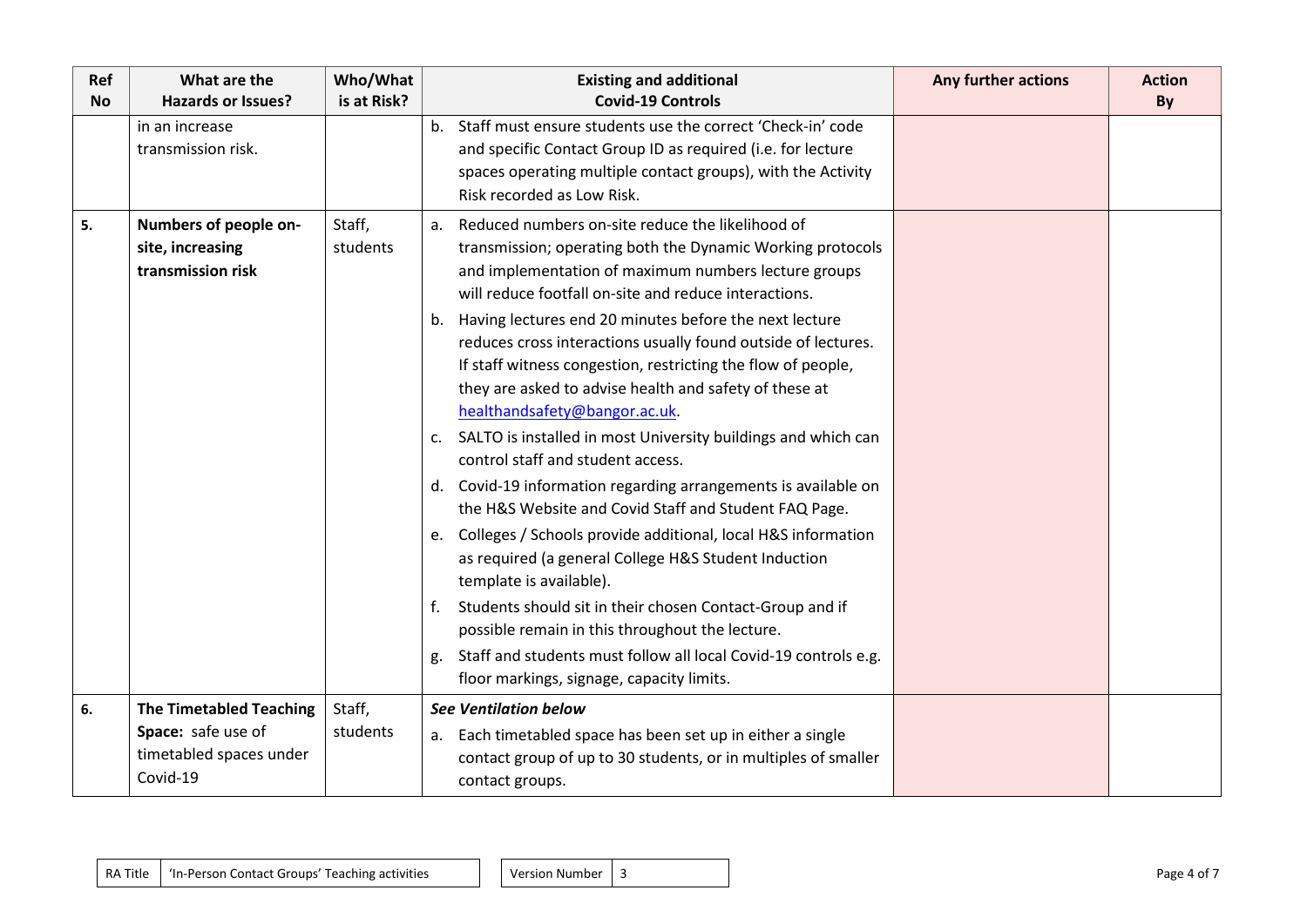| Ref<br><b>No</b> | What are the<br><b>Hazards or Issues?</b> | Who/What<br>is at Risk? | <b>Existing and additional</b><br><b>Covid-19 Controls</b>       | Any further actions    | <b>Action</b><br>By |
|------------------|-------------------------------------------|-------------------------|------------------------------------------------------------------|------------------------|---------------------|
|                  |                                           |                         | b. Each room has a set maximum capacity (displayed) that         |                        |                     |
|                  |                                           |                         | seeks to enable physical distancing between contact groups.      |                        |                     |
|                  |                                           |                         | Most spaces operate at around 50-65% of pre-covid capacity.      |                        |                     |
|                  |                                           |                         | c. Seating arrangements marked for larger spaces.                |                        |                     |
|                  |                                           |                         | d. Additional cleaning materials available at lectern points for |                        |                     |
|                  |                                           |                         | self-cleaning of lecture points.                                 |                        |                     |
|                  |                                           |                         | e. Face coverings are recommended in all University buildings.   |                        |                     |
|                  |                                           |                         | Schools may provide face masks with clear panels for staff       |                        |                     |
|                  |                                           |                         | wanting lips to be seen for auditory impaired students.          |                        |                     |
|                  |                                           |                         | Perspex shields are installed at many lecterns to provide<br>f.  |                        |                     |
|                  |                                           |                         | added Covid security for all.                                    |                        |                     |
|                  |                                           |                         | g. To support TTP, staff must ensure the Attendance              |                        |                     |
|                  |                                           |                         | Monitoring 'Check-in App' is used for all sessions with details  |                        |                     |
|                  |                                           |                         | of the specific Contact Group (if relevant) used.                |                        |                     |
|                  |                                           |                         | h. Students should sanitise hands on entry / exit into the room. |                        |                     |
|                  |                                           |                         | Staff and students must not exceed the capacity limit.           |                        |                     |
| 7.               | <b>Face Coverings:</b>                    | Staff,                  | a. Face coverings are recommended in all University buildings.   |                        |                     |
|                  | <b>University Face Covering</b>           | students                | Signage is displayed reminding about face coverings.<br>b.       |                        |                     |
|                  | Policy to reduce risk of                  |                         | c. Staff are encouraged to wear face coverings for lectures. In  |                        |                     |
|                  | transmission                              |                         | many lecture areas other mitigations are also in place           |                        |                     |
|                  |                                           |                         | (Perspex screens, more than 2 m social distancing etc.)          |                        |                     |
|                  |                                           |                         | d. Schools may provide face masks with clear panels for staff    |                        |                     |
|                  |                                           |                         | wanting lips to be seen for auditory impaired students.          |                        |                     |
| 8.               | Ventilation: Lack of                      |                         | a. The opening of windows is encouraged to promote               | a. Report issues with  | <b>Staff</b>        |
|                  | adequate ventilation,                     |                         | ventilation. Staff are asked to ensure windows are open          | windows, ventilation   |                     |
|                  | combined with multiple                    |                         | where additional ventilation is necessary.                       | systems, HEPA Units to |                     |
|                  | occupation, may increase                  |                         | b. Timetabled spaces have been assessed to quantify              | <b>Campus Services</b> |                     |
|                  | the risk of Covid-19                      |                         | ventilation levels per person and per space.                     | Helpdesk               |                     |
|                  | aerosol transmission                      |                         |                                                                  |                        |                     |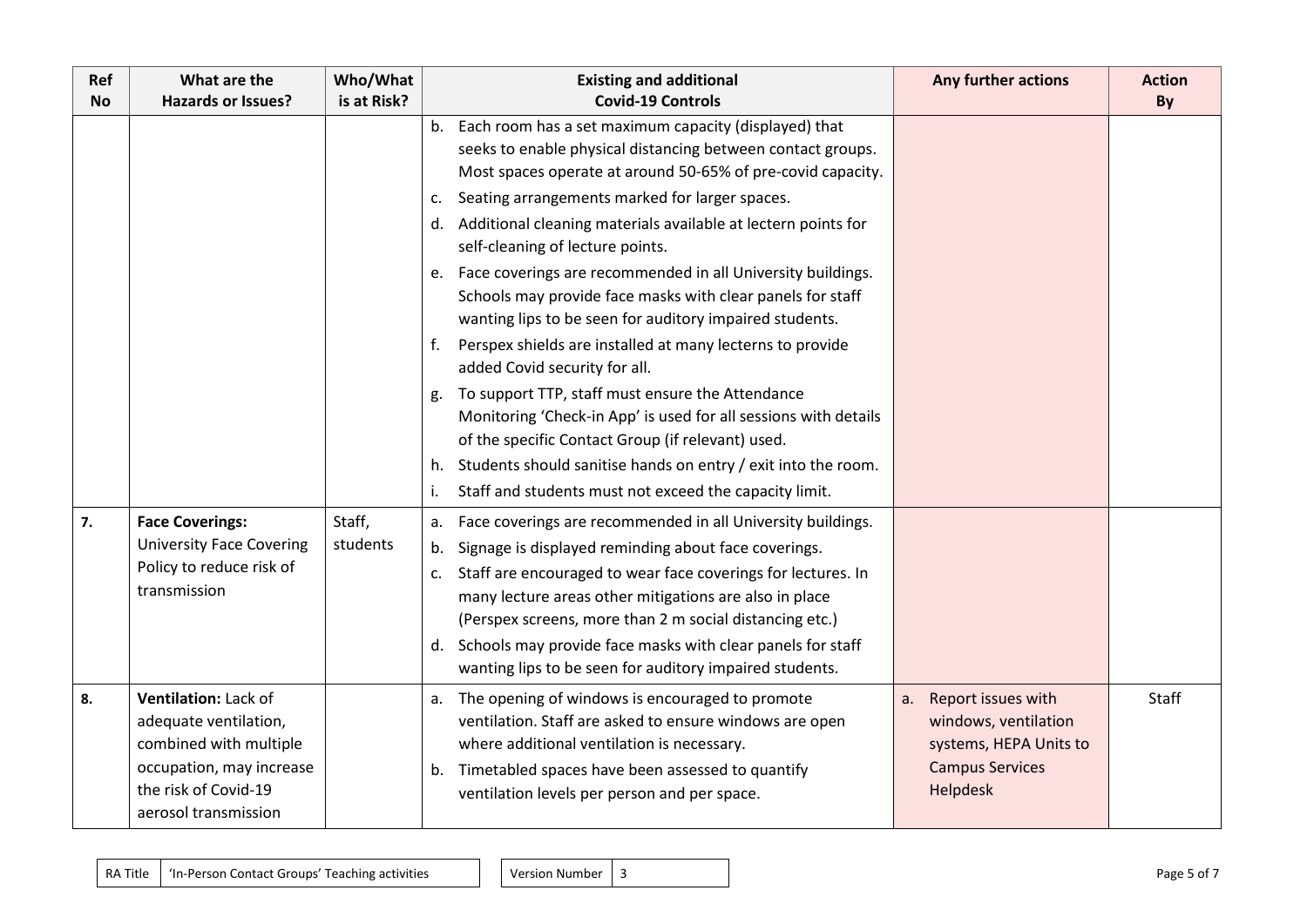| Ref<br><b>No</b> | What are the<br><b>Hazards or Issues?</b>                                                                           | Who/What<br>is at Risk?               | <b>Existing and additional</b><br><b>Covid-19 Controls</b>                                                                                                                                                                                                                                                                                                                                                                                                                                  | Any further actions                                                                                                                                 | <b>Action</b><br>By            |
|------------------|---------------------------------------------------------------------------------------------------------------------|---------------------------------------|---------------------------------------------------------------------------------------------------------------------------------------------------------------------------------------------------------------------------------------------------------------------------------------------------------------------------------------------------------------------------------------------------------------------------------------------------------------------------------------------|-----------------------------------------------------------------------------------------------------------------------------------------------------|--------------------------------|
|                  |                                                                                                                     |                                       | For timetabled areas without forced-air ventilation systems,<br>c.<br>a Co2 monitor been placed to evaluate the ventilation levels.<br>d. HEPA filter units operate in conjunction with opening<br>windows and doors and 'clean' the air. Where a HEPA unit<br>has been provided, the Lecturer is asked to confirm they are<br>operating and have not been accidentally switched-off.<br>If the Warning/Alarm light is activated this should be<br>reported to Campus Services immediately. |                                                                                                                                                     |                                |
| 9.               | <b>Hand Hygiene:</b><br>Supporting good hand<br>hygiene for staff and<br>students whilst in<br>University buildings | Staff,<br>students                    | a. Sign-posted hand sanitiser points available at all building<br>entrances/exits and across all buildings.<br>b. Anti-bacterial / viral soap provided in welfare areas (toilets).<br>Paper towels are available with hand driers isolated.<br>c.<br>d. Posters and information showing how to wash or sanitise<br>hands correctly are displayed in all buildings.<br>e. H&S information provided promoting good hand hygiene.                                                              |                                                                                                                                                     |                                |
| 10.              | <b>Building infrastructure:</b><br>Statutory compliance and<br>maintenance (Campus<br>Services)                     | All users                             | Campus Services continues to undertake all general and<br>statutory maintenance. E.g., gas, lifting equipment, fire alarms &<br>detection, emergency lighting, electrical test & inspect and water<br>(legionella). All open buildings are considered safe to occupy.                                                                                                                                                                                                                       | a. Staff to report building<br>related concerns<br>promptly.                                                                                        | All staff $-$ as<br>applicable |
| 11.              | Signage: Awareness of<br>general Covid-19 controls                                                                  | Staff,<br>students                    | Signs erected at building entrances and throughout advising on<br>Covid-19 arrangements within that building.                                                                                                                                                                                                                                                                                                                                                                               |                                                                                                                                                     |                                |
| 12.              | <b>Cleaning Provision:</b><br>Maintaining cleanliness<br>standards in University<br>buildings                       | All users<br>and<br>Domestic<br>staff | a. Campus Services, Domestic staff undertake regular cleaning<br>of communal areas and along circulation routes.<br>b. Spray disinfectant, wipes, paper towel are provided in<br>lecture areas for self-cleaning of lecterns, podium etc.<br>Suitable communal cleaning materials are provided in all<br>c.<br>buildings for general self-cleaning e.g. offices, study spaces.                                                                                                              | a. Staff to contact Campus<br>Services if cleaning<br>materials and / or<br>enhanced cleaning is<br>required via<br>campusservices@bango<br>r.ac.uk | All staff $-$ as<br>applicable |